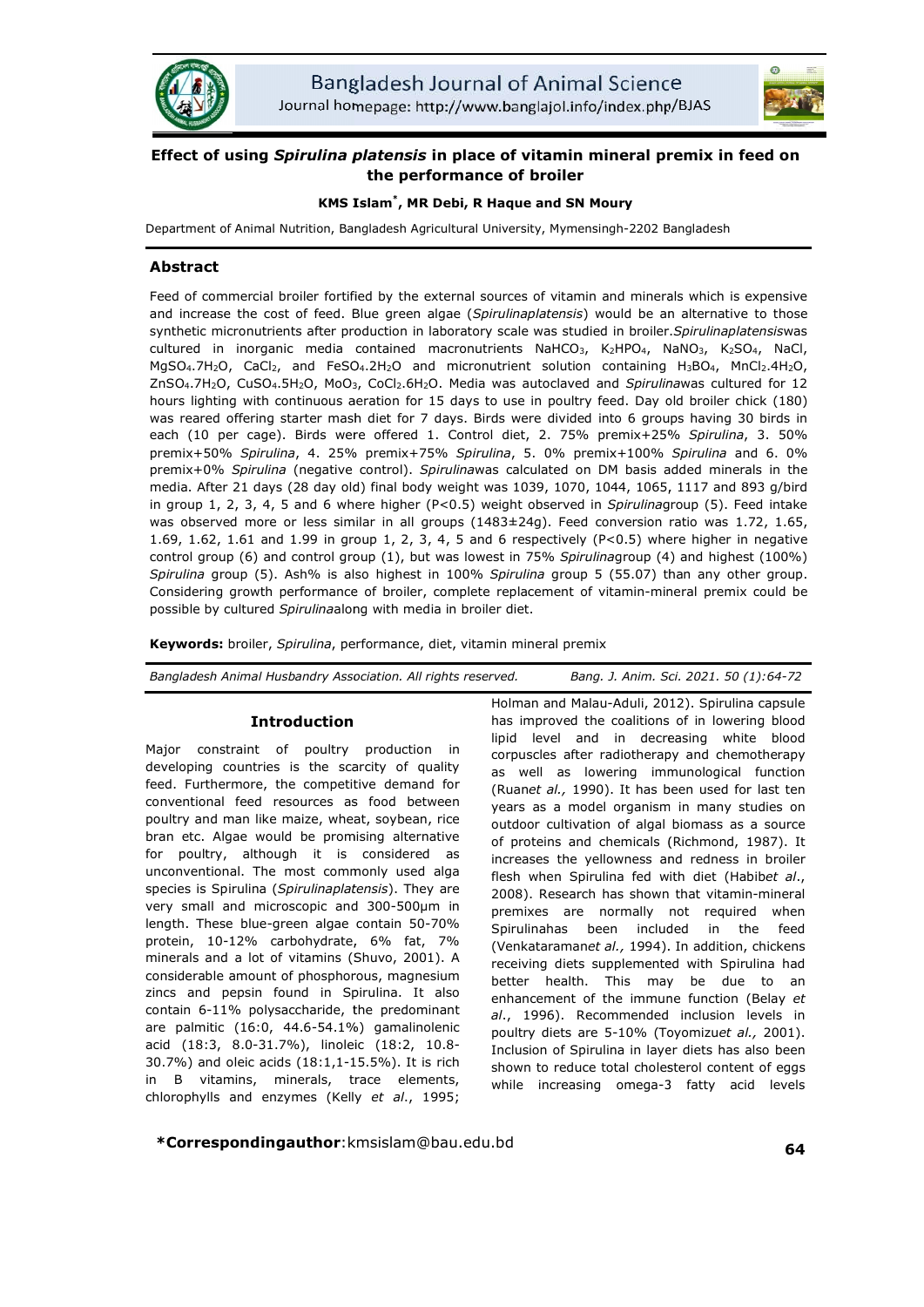(Sujatha and Narahari, 2011). Therefore, the present work was undertaken to study the replacement of vitamin-mineral premix using Spirulina (*Spirulinaplatensis)* along with kosaric media (growth media contains Spirulina as well as residual macro and micronutrients) in broiler diet for the performance and carcass quality.

## **Materials and Methods**

The experiment was conducted for a period of 28 days by using 180 DOC (Day old chick) to find out the effect of Spirulina algae as a replacement of vitamin-mineral premix on the performance of broiler

### **Collection and maintenance of pure stock culture of** *Spirulina platensis*

Microalgae, *Spirulinaplatensis* was collected from the imported stock which was maintained at Animal Nutrition Laboratory, Department of Animal Nutrition, Bangladesh Agricultural University, Mymensingh.Pure stock culture of *Spirulinaplatensis* was maintained in the laboratory in Kosaric medium (KM) (Modified after Zarrouk's 1966). Kosaric media (KM) was prepared for culture of *S.platensis*. Different concentrations of nutrients of kosaric medium are NaHCO<sub>3</sub>-9.0(g/L);  $K_2HPO_4-0.250(q/L)$ ; NaNO<sub>3</sub>-1.250(g/L);  $K_2SO_4-0.50(g/L)$ ; NaCl-0.50(g/L);  $MgSO_4.7H_2O-0.10$  (g/L); CaCl<sub>2</sub>-0.02 (g/L); FeSO<sub>4.</sub>2H<sub>2</sub>O -0.005(g/L);  $A_5$  micronutrient solution-0.5(ml/L) as per (Modified after Zarrouk, 1966).

#### **Experimental design**

The experiment was conducted in a completely randomized design (CRD). One hundred and eighty chicks (DOC) were randomly divided into 6 groups having 3 replicates in each (10 birds in each replication). The 6 dietary groups are as follows:

- 1: Control [100% Vitamin-mineral premix (2.5g/kg) + 0% Spirulina (0g)]
- 2: 75% Vitamin-mineral premix (1.9g/kg) + 25% Spirulina (0.6g/kg)
- 3:50% Vitamin-mineral premix (1.3g/kg) + 50% Spirulina (1.2g/kg)
- 4: 25% Vitamin-mineral premix (0.6g/kg) + 75% Spirulina (1.9g/kg)
- 5: 0% Vitamin-mineral premix (0g) + 100% Spirulina (2.5g/kg)
- 6:0% Vitamin-mineral premix (0g) + 0% Spirulina (0g)

The ingredients which are used for ration formulation in different dietary treatments and their nutritional composition are shown in Table 1 and 2, respectively.

| Table 1: Formulation of diet (kg/100kg) in different dietary groups |  |  |  |
|---------------------------------------------------------------------|--|--|--|
|---------------------------------------------------------------------|--|--|--|

| <b>Groups</b>               | 1     | $\overline{\mathbf{z}}$ | 3     | 4     | 5     | 6     |
|-----------------------------|-------|-------------------------|-------|-------|-------|-------|
| Wheat                       | 55.00 | 55.00                   | 55.00 | 55.00 | 55.00 | 55.00 |
| Rice polish                 | 3.70  | 3.70                    | 3.70  | 3.70  | 3.70  | 3.70  |
| Meat & bone meal            | 8.00  | 8.00                    | 8.00  | 8.00  | 8.00  | 8.00  |
| Soybean meal                | 23.00 | 23.00                   | 23.00 | 23.00 | 23.00 | 23.00 |
| Soybean oil                 | 7.00  | 7.00                    | 7.00  | 7.00  | 7.00  | 7.00  |
| Oyster shell                | 1.00  | 1.00                    | 1.00  | 1.00  | 1.00  | 1.00  |
| Lysine                      | 0.40  | 0.40                    | 0.40  | 0.40  | 0.40  | 0.40  |
| <b>DCP</b>                  | 1.00  | 1.00                    | 1.00  | 1.00  | 1.00  | 1.00  |
| Metheonine                  | 0.40  | 0.40                    | 0.40  | 0.40  | 0.40  | 0.40  |
| <sup>a</sup> Vit-min premix | 0.25  | 0.19                    | 0.13  | 0.06  | 0.00  | 0.00  |
| <b>bSpirulina</b>           | 0.00  | 0.06                    | 0.12  | 0.19  | 0.25  | 0.00  |
| Salt                        | 0.25  | 0.25                    | 0.25  | 0.25  | 0.25  | 0.25  |

*1-Control [100% Vitamin-mineral premix (2.5g/kg) + 0% Spirulina (0g)]; 2-75% Vitamin-mineral premix 1.9g/kg) + 25% Spirulina (0.6g/kg); 3-50% Vitamin-mineral premix (1.3g/kg) + 50% Spirulina (1.2g/kg); 4- 25% Vitamin-mineral premix (0.6g/kg) + 75% Spirulina (1.9g/kg); 5-0% Vitamin-mineral premix (0g) + 100% Spirulina (2.5g/kg); 6-0% Vitamin-mineral premix (0g) + 0% Spirulina (0g). <sup>a</sup> Vitamin mineral premix: Vitamin A, 4,800,000 I.U/kg; Vitamin D3, 1,000,000 I.U/kg; Vitamin-E 8,000 mg/kg, Vitamin-K3 1600 mg/kg, Vitamin-B1 600 mg/kg, Vitamin-B2 2000 mg/kg, Vitmin-B3 1600 mg/kg, Vitamin-B6 1600 mg/kg, Vitamin B12 4*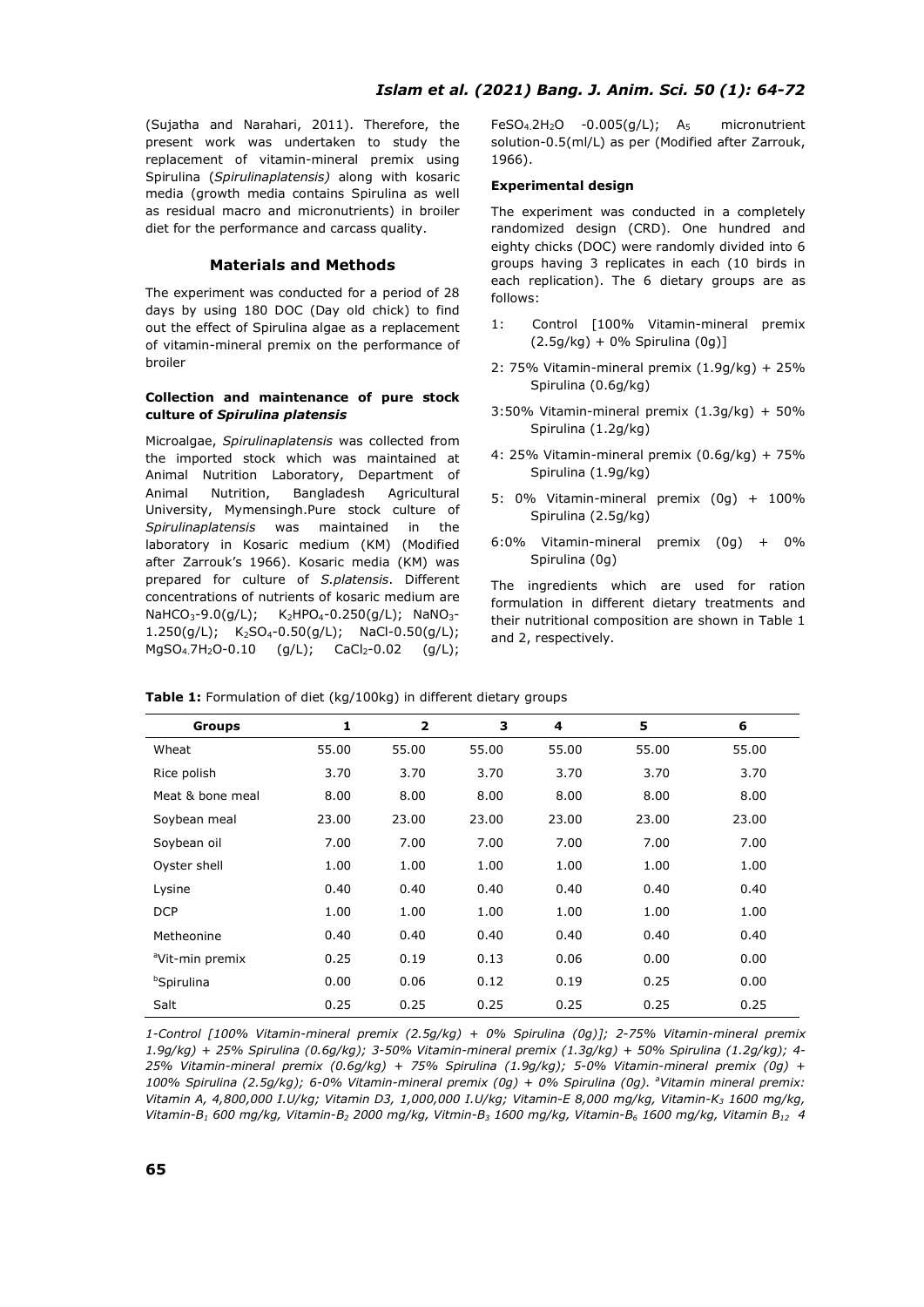## *Spirulina platensis in broiler diet*

*mg/kg, Vitamin-PP 12,000 mg/kg, Biotin 20 mg/kg, Iron 9600 mg/kg, Copper 2400 mg/kg, Manganese 19,200 mg/kg, Cobalt 120 mg/kg, Zinc 16,000 mg/kg, Iodine 240 mg/kg, Selenium 80 mg/kg, Antioxidant 4000 mg/kg, Lysine 1.2%, Methionin 2%. Source: NOVAVIT-L (NOVA Nutrition, Belgium). <sup>b</sup> Spirulina: 0.06kg(50ml); 0.12kg(100ml); 0.19kg(150ml); 0.25kg(200ml).*

| <b>Groups</b>                     | $\mathbf{1}$ | $\overline{2}$ | 3     | 4     | 5     | 6     |
|-----------------------------------|--------------|----------------|-------|-------|-------|-------|
| Dry matter                        | 89.12        | 89.12          | 89.12 | 89.12 | 89.12 | 89.12 |
| Crude protein                     | 23.71        | 23.71          | 23.71 | 23.71 | 23.71 | 23.71 |
| Calcium                           | 1.05         | 1.05           | 1.05  | 1.05  | 1.05  | 1.05  |
| Phosphorus                        | 0.79         | 0.79           | 0.79  | 0.79  | 0.79  | 0.79  |
| Lysine                            | 1.53         | 1.53           | 1.53  | 1.53  | 1.53  | 1.53  |
| Metheonine                        | 0.74         | 0.74           | 0.74  | 0.74  | 0.74  | 0.74  |
| Crude fibre                       | 4.32         | 4.32           | 4.32  | 4.32  | 4.32  | 4.32  |
| MetabolizableEner<br>gy (kcal/kg) | 2950         | 2950           | 2950  | 2950  | 2950  | 2950  |

**Table 2:** Nutrient composition (g/100 kg) of different treatment groups

1-Control [100% Vitamin-mineral premix (2.5g/kg) + 0% Spirulina (0g)]; 2-75% Vitamin-mineral premix 1.9g/kg) + 25% Spirulina (0.6g/kg); 3-50% Vitamin-mineral premix (1.3g/kg) + 50% Spirulina (1.2g/kg); 4- 25% Vitamin-mineral premix (0.6g/kg) + 75% Spirulina (1.9g/kg); 5-0% Vitamin-mineral premix (0g) + 100% Spirulina (2.5g/kg); 6-0% Vitamin-mineral premix (0g) + 0% Spirulina (0g)

### **Management of birds**

Cobb-500 commercial day old broiler chicks (180) were reared having average weight of 50.30 g/b, divided into six groups. Eighteen cages were considered for this trial each having floor space of 0.91 m<sup>2</sup>(120cm  $\times$  76 cm). Fresh dried rice husk was spread on the floor under the cages at a depth of 4cm and maintained properly throughout the experiment. A 100 watt electric bulb for each cage was used for dual purpose (lighting and brooding). Feeds and water were supplied *ad libitum* to all broilers. Proper bio-security measures were taken during the experimental period.

The broilers were vaccinated against Newcastle Disease and Infectious Bursal Disease (Gumboro). Birds were vaccinated against Newcastle Disease (ND) and Infectious Bursal Disease (IBD) on day 7 and 14 respectively. The broilers were examined twice a day for clinical sign (slow movement, infrequent sitting, lack of appetite, significant changes of feathering, paralysis etc.) recorded as per symptoms.Broilers were weighted in a group at the beginning of the trial and then every week at the age of day 7, 14, 21 and 28. Feed offered and refusals were recorded at the end of each week. Due to the fact that there is no death of bird occur during the experiment period so there is no data was recorded for dead bird.

#### **Determination of bone ash**

Bone ash% was determined from the shank bone of the birds. At the day 28 selected birds of each replication was slaughtered and cut the shank randomly. After collection of shank bones; those were boiled for 1 hour and then skinning them, washed and dried properly; then dried in the oven at 105ºC for 24 hours. After 24 hours of drying, the oven dry weight of bones were taken; then kept the bones in the muffle furnace at 600ºC for 5 hours and then calculated the DM% and ash%.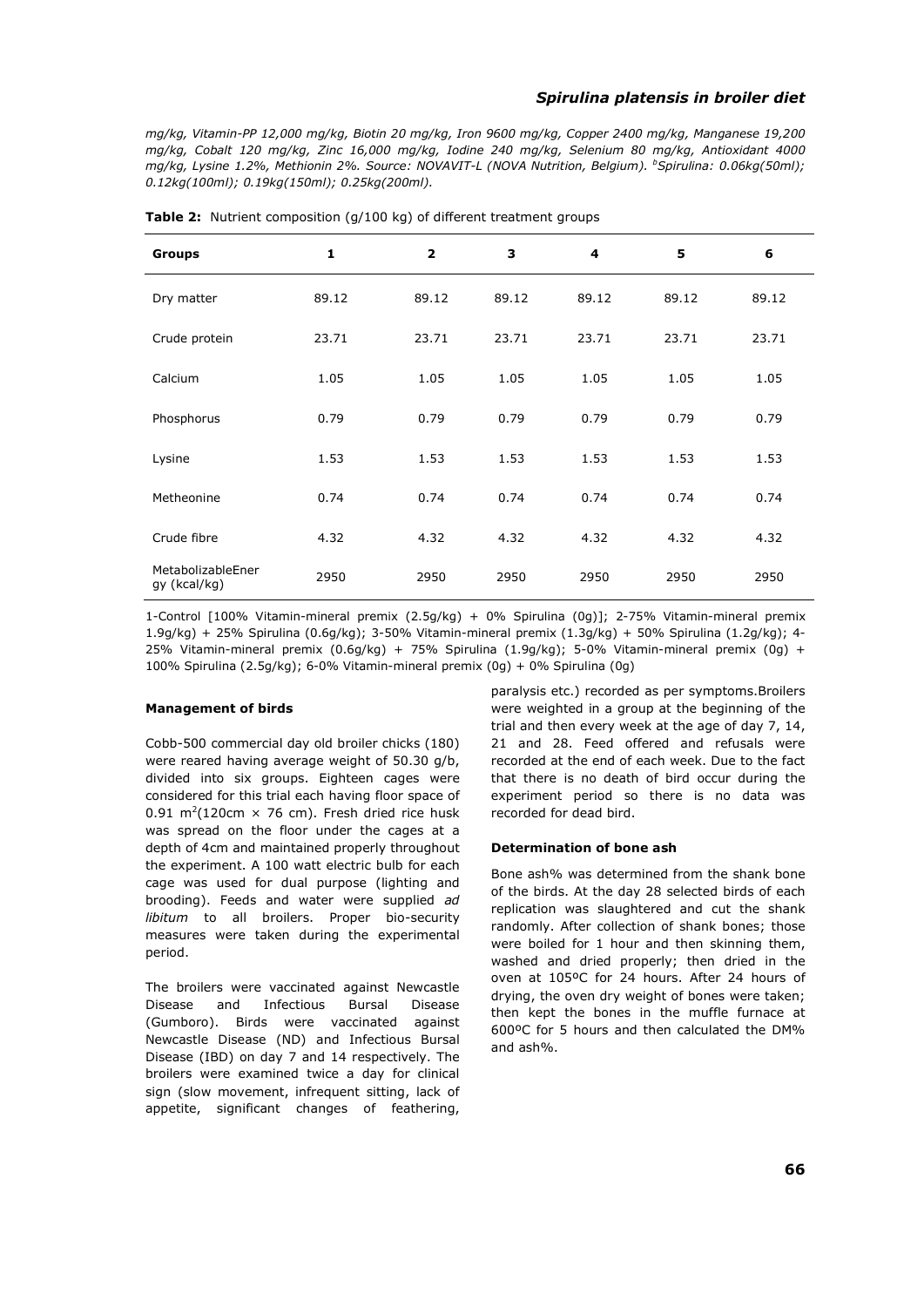### **Blood analysis**

Blood from healthy chicken was collected using 10ml felcon tube directly from the heart after slaughtering at day 28 of age from randomly selected birds of each replication. To avoid blood clot, EDTA was used and tubes were put in the centrifuge machine. The collected blood was centrifuged at 1500 rpm for 20 minutes to obtain plasma and transferred into sterile 1.5ml apendrop tube. The plasma was preserved in deep freezer and the tubes were marked properly with permanent marker for easy identification during blood analysis for cholesterol and triglycerides. For quantitative determination of cholesterol in blood plasma was analyzed.

#### **Chemical analysis**

Samples feed ingredients (in duplicate) ware analyzed to determine dry matter (DM), crude protein (CP) and total ash (Ash) following the method described by AOAC (1990).

### **Statistical analysis**

All data were analyzed by using statistical SPSS program for one way analysis of variance (ANOVA) and Duncans Multiple Range Test (Duncan, 1955) was done to know the differences among the treatment means at 5% level of significance (Steel and Torrie, 1980).

#### **Results**

#### **Growth performance of birds**

At the end of the trial, group 5 attained 1117g live weight, which is higher than negative control (6), and almost similar to group 2(1070g), group 4 (1065g), group 3(1044g) and group 1 (1039g) shown in table 3. In this experiment, negative control group was used for observing the effect of no vitamin-mineral premix in broiler diet. The reason of low final body weight in all the groups was feeding mash diet and no growth promoter was added.

Weekly weight gain of birds were not differed (P>0.05) among the groups where the highest weight gain was observed in group 5 during the day of 8-14 (210g) and day 22-28 (397g). In day 15-21, there were no difference (P>0.05) among dietary groups 1, 2, 3, 4 and 5; but had difference (P<0.05) with group 6 (Table 4). The highest weight gain (397g) was observed in day 22-28 in 100% *Spirulina* group. Relatively higher weight gain observed in group 5 (397g) than control (361g) and negative control (290g) during 28 days trial which were significantly different (P<0.05).

Feed intake of bird under different groups during day 8 to 14, 15 to 21 and 22 to 28 days of age differed significantly (P<0.05) from each other but feed intake of group 5 was highest at day 15- 21 (Table 5). At the end of the trial, group 2 found significantly higher feed intake than other groups. Cumulative feed intake was highest in group 5 and lowest in group 4 at the day 8-28.No bird belongs to any group died during 28 days of feeding trail.

The FCR of broilers were not significant (P>0.05) at day 8-14. At day 15-21, FCR of group 1, 2, 3, 4 and 5 were not significantly different (P>0.05) among them but had significant difference (P<0.05) with group 6 (table 6). Again, there were no significant difference (P>0.05) of FCR in any group at day 22-28.At the end of trial numerically highest FCR was attained in group 6. Cumulative FCR was significantly different at day 8-21 and 8-28.

| Groups              |                     | 2                   | з                   | 4                   | 5                  | 6                  |
|---------------------|---------------------|---------------------|---------------------|---------------------|--------------------|--------------------|
| Initial wt. (Day 7) | $155 \pm 0.5$       | $154 \pm 1.7$       | $155 \pm 0.6$       | $155 \pm 0.2$       | $155 \pm 0.3$      | $155 \pm 1.0$      |
| Day 14              | $344^{ab} \pm 10$   | $345^{ab} \pm 11$   | $343^{ab} \pm 17$   | $352^{ab} \pm 26$   | $365^{\circ}$ ± 15 | $328^{\circ}$ ± 11 |
| Day 21              | $678^b \pm 03$      | $700^{\circ}$ ± 20  | $687^{\circ}$ ± 08  | $689^{\circ}$ ± 41  | $719^{b} \pm 62$   | $603^{\circ}$ ± 38 |
| Day 28              | $1039^{\circ}$ ± 34 | $1070^{\circ}$ ± 59 | $1044^{\circ}$ ± 50 | $1065^{\circ}$ ± 36 | $1117^b$ ± 79      | $893^{\circ}$ ± 18 |

**Table 3:** Weight (g/bird) of birds at different age

1-Control [100% Vitamin-mineral premix (2.5g/kg) + 0% Spirulina (0g)]; 2-75% Vitamin-mineral premix 1.9g/kg) + 25% Spirulina (0.6g/kg); 3-50% Vitamin-mineral premix (1.3g/kg) + 50% Spirulina (1.2g/kg); 4- 25% Vitamin-mineral premix (0.6g/kg) + 75% Spirulina (1.9g/kg); 5-0% Vitamin-mineral premix (0g) + 100% Spirulina (2.5g/kg); 6-0% Vitamin-mineral premix (0g) + 0% Spirulina (0g). *Mean± SD; abc Means with dissimilar superscripts are significantly different (P<0.05).*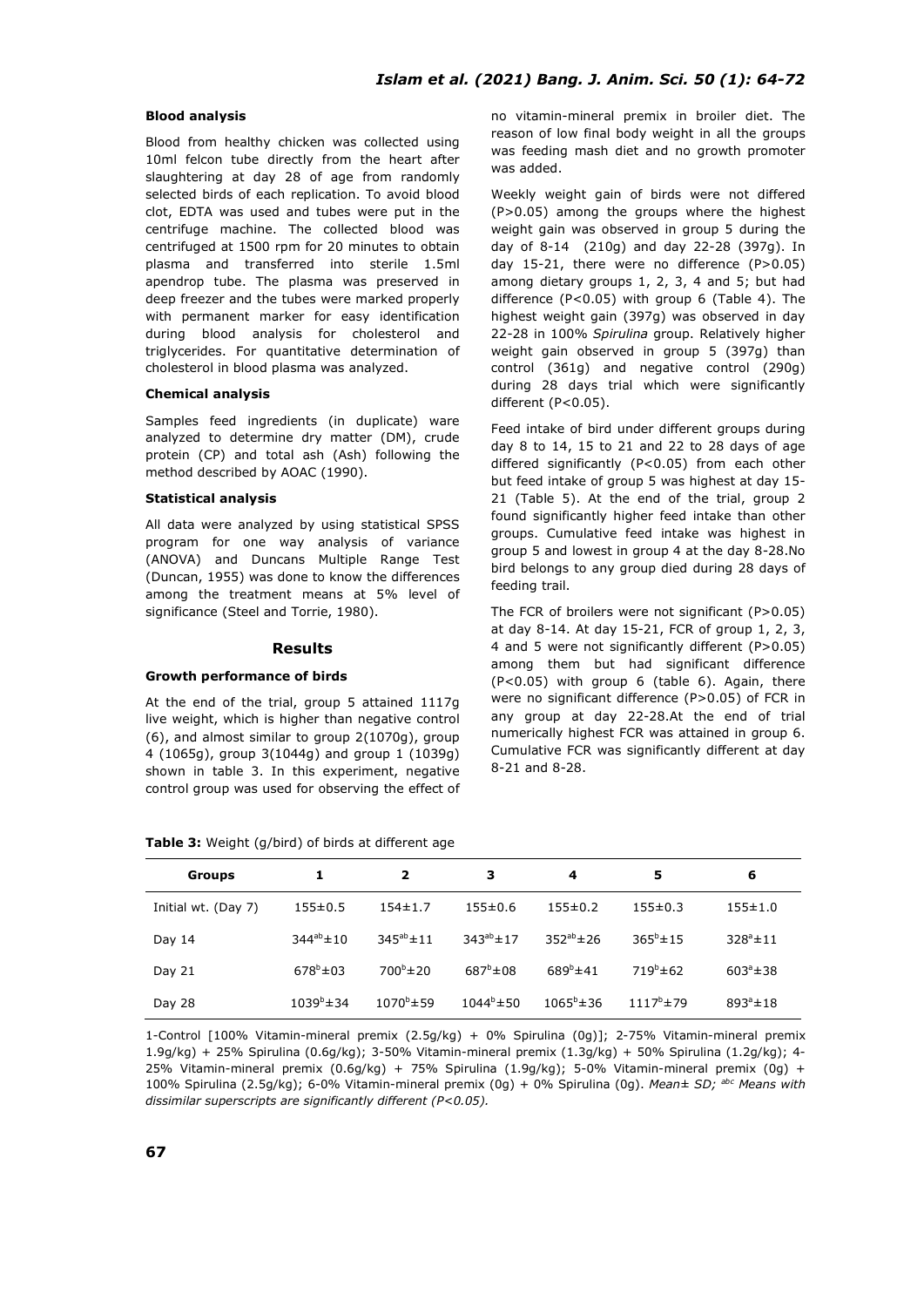| Groups                 | 1                 | $\overline{\mathbf{2}}$ | з                 | 4                  | 5                | 6                 |  |  |
|------------------------|-------------------|-------------------------|-------------------|--------------------|------------------|-------------------|--|--|
| Day 8-14               | $189^{ab} \pm 10$ | $190^{ab} \pm 11$       | $189^{ab} \pm 16$ | $196^{ab} \pm 26$  | $210^{b} \pm 16$ | $173^a \pm 12$    |  |  |
| Day 15-21              | $334^{b} \pm 14$  | $355^{b}$ ± 27          | $344^{b} \pm 11$  | $340^{\circ}$ ± 13 | $355^{b}$ ± 46   | $275^{\circ}$ ±47 |  |  |
| Day 22-28              | $361^{ab} \pm 31$ | $370^{ab} \pm 50$       | $373^{ab} \pm 22$ | $377^{ab}$ ± 26    | $397^b \pm 54$   | $290^{\circ}$ ±42 |  |  |
| Cumulative weight gain |                   |                         |                   |                    |                  |                   |  |  |
| Day 8-21               | $523^{b} \pm 04$  | $546^{b} \pm 19$        | $531^{b} \pm 07$  | $533^{b}$ ± 41     | $564^b \pm 62$   | $448^a \pm 37$    |  |  |
| Day 8-28               | $884^{b}$ ± 35    | $915^b \pm 57$          | $889^b$ ± 48      | $910^{b} \pm 35$   | $962^b$ ± 79     | $738^a \pm 18$    |  |  |

**Table 4:** Live weight gain of birds at different age

*Mean± SD; abc Means with dissimilar superscripts are significantly different (P<0.05).*

|  | Table 5: Feed intake of birds at different age |
|--|------------------------------------------------|
|  |                                                |

| Groups    | 1                             | $\mathbf{2}$             | з                  | 4                   | 5                   | 6                  |
|-----------|-------------------------------|--------------------------|--------------------|---------------------|---------------------|--------------------|
| Day 8-14  | $340^\circ \pm 00$            | $305^{\circ} \pm 05$     | $307^{\circ}$ ± 06 | $315^b \pm 26$      | $317^b \pm 01$      | $256^{\circ}$ ± 14 |
| Day 15-21 | $420 \pm 00$                  | $421 \pm 21$             | $437 \pm 34$       | $427 \pm 25$        | 447±44              | $453 \pm 08$       |
| Day 22-28 | $754^{ab} \pm 06$             | $779^b \pm 29$           | $733^{ab} \pm 18$  | $722^a \pm 09$      | $773^{b}$ ± 44      | $762^{ab}$ ± 18    |
|           | <b>Cumulative feed intake</b> |                          |                    |                     |                     |                    |
| Day 8-21  | $760 \pm 00$                  | $726 \pm 16$             | 744±32             | 742±37              | 764±43              | $709 \pm 13$       |
| Day 8-28  | $1514^{bc} \pm 06$            | $1505^{\text{abc}}$ ± 36 | $1478^{ab} \pm 39$ | $1464^{\circ}$ ± 29 | $1537^{\circ}$ ± 38 | $1471^{ab} \pm 21$ |

1-Control [100% Vitamin-mineral premix (2.5g/kg) + 0% Spirulina (0g)]; 2-75% Vitamin-mineral premix 1.9g/kg) + 25% Spirulina (0.6g/kg); 3-50% Vitamin-mineral premix (1.3g/kg) + 50% Spirulina (1.2g/kg); 4- 25% Vitamin-mineral premix (0.6g/kg) + 75% Spirulina (1.9g/kg); 5-0% Vitamin-mineral premix (0g) + 100% Spirulina (2.5g/kg); 6-0% Vitamin-mineral premix (0g) + 0% Spirulina (0g). *Mean± SD; abc Means with dissimilar superscripts are significantly different (P<0.05).*

| Table 6: The feed conversion ratio (FCR) of birds at different age |  |
|--------------------------------------------------------------------|--|
|--------------------------------------------------------------------|--|

| <b>Groups</b>         | 1                     | $\overline{\mathbf{2}}$<br>з                 |                         | 4                       | 5                       | 6                       |  |  |  |
|-----------------------|-----------------------|----------------------------------------------|-------------------------|-------------------------|-------------------------|-------------------------|--|--|--|
| Day 8-14              | $1.32 \pm 0.07$       | $1.38 \pm 0.19$<br>$1.46 \pm 0.19$           |                         | $1.38 \pm 0.06$         | $1.39 \pm 0.14$         | $1.48 \pm 0.08$         |  |  |  |
| Day 15-21             | $1.50^{ab} \pm 0.05$  | $1.50^{ab} \pm 0.17$<br>$1.46^{ab} \pm 0.07$ |                         | $1.48^{ab} \pm 0.27$    | $1.53^{ab} \pm 0.08$    | $1.68^b \pm 0.28$       |  |  |  |
| Day 22-28             | $2.10 \pm 0.19$       | $2.14 \pm 0.35$                              | $2.09 \pm 0.59$         |                         | $1.96 \pm 0.41$         | $2.40 \pm 0.10$         |  |  |  |
| <b>Cumulative FCR</b> |                       |                                              |                         |                         |                         |                         |  |  |  |
| Day 8-21              | $1.45^{ab} \pm 0.01$  | $1.47^{ab} \pm 0.07$                         | $1.54^{ab} \pm 0.12$    | $1.43^{\circ} \pm 0.02$ | $1.45^{ab} \pm 0.05$    | $1.59^b \pm 0.12$       |  |  |  |
| Day 8-28              | $1.72^{\circ}$ ± 0.07 | $1.65^{\circ} \pm 0.14$                      | $1.69^{\circ} \pm 0.28$ | $1.61^{\circ} \pm 0.03$ | $1.62^{\circ} \pm 0.41$ | $1.99^{\rm b} \pm 0.07$ |  |  |  |

1-Control [100% Vitamin-mineral premix (2.5g/kg) + 0% Spirulina (0g)]; 2-75% Vitamin-mineral premix 1.9g/kg) + 25% Spirulina (0.6g/kg); 3-50% Vitamin-mineral premix (1.3g/kg) + 50% Spirulina (1.2g/kg); 4- 25% Vitamin-mineral premix (0.6g/kg) + 75% Spirulina (1.9g/kg); 5-0% Vitamin-mineral premix (0g) + 100% Spirulina (2.5g/kg); 6-0% Vitamin-mineral premix (0g) + 0% Spirulina (0g). *Mean± SD; abc Means with dissimilar superscripts are significantly different (P<0.05).*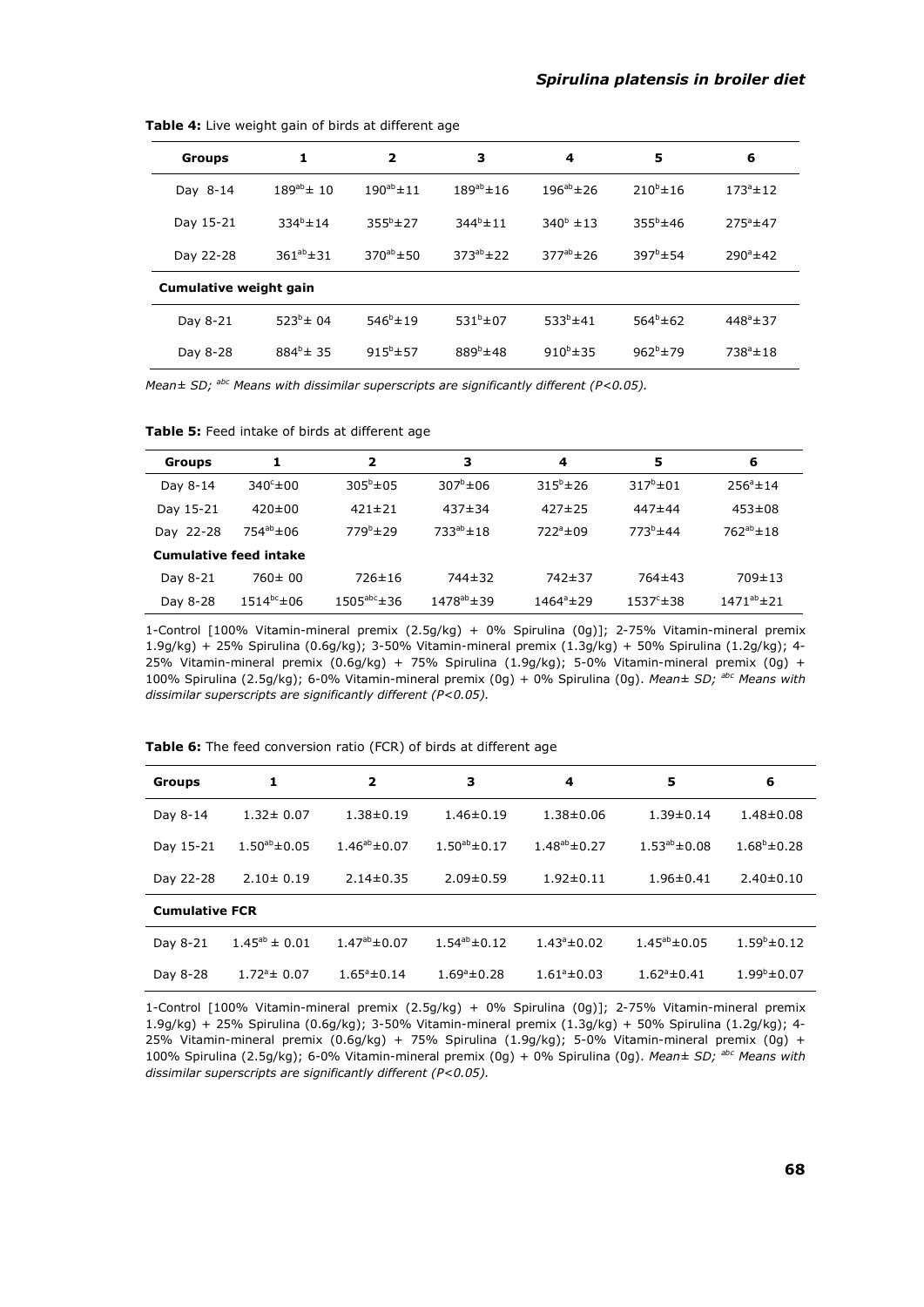| Group          |       | 2     | з     | 4     | 5     | 6     |
|----------------|-------|-------|-------|-------|-------|-------|
| Ash (g/100g)   | 4.00  | 3.63  | 3.67  | 3.73  | 3.80  | 3.13  |
| DM (q/100q)    | 8.63  | 7.80  | 7.50  | 7.47  | 6.90  | 6.67  |
| Ash (g/100gDM) | 46.35 | 46.54 | 48.93 | 49.93 | 55.07 | 46.92 |

**Table 7:** Bone ash (%) of birds of different groups

1-Control [100% Vitamin-mineral premix (2.5g/kg) + 0% Spirulina (0g)]; 2-75% Vitamin-mineral premix 1.9g/kg) + 25% Spirulina (0.6g/kg); 3-50% Vitamin-mineral premix (1.3g/kg) + 50% Spirulina (1.2g/kg); 4- 25% Vitamin-mineral premix (0.6g/kg) + 75% Spirulina (1.9g/kg); 5-0% Vitamin-mineral premix (0g) + 100% Spirulina (2.5g/kg); 6-0% Vitamin-mineral premix (0g) + 0% Spirulina (0g). *Mean± SD; abc Means with dissimilar superscripts are significantly different (P<0.05).*

### **Bone Ash (%)**

In this experiment, the % ash of bone is gradually increased in group 1, 2, 3, 4 and 5 (Table 7). But in group 6, there was an average percentage of ash in the bone because of deficiency of vitamin and mineral in their diet. Ash% is higher in group 5 and lower in group 1.

### **Blood analysis**

Blood cholesterol was higher in group 5 and triglycerides level was higher in group 1 in this experiment (Table 8). Other groups of birds 2, 3, 4 were not showed any significant differences (P>0.05) among them. But group 1, 5 and 6 had significant differences among them. Cholesterol level was gradually increased from group 1to group 5 and lower in group 6.In case of triglycerides, highest level in group 1 and lowest level in group 6 (Table 9). There was no significant differences (P>0.05) between group 2 and 3. There were a great significant differences  $(P<0.05)$  among the group 1, 4, 5 and 6.

|  |  |  |  | Table 8: Cholesterol and triglycerides in blood of birds of different groups |  |  |  |  |  |  |  |
|--|--|--|--|------------------------------------------------------------------------------|--|--|--|--|--|--|--|
|--|--|--|--|------------------------------------------------------------------------------|--|--|--|--|--|--|--|

| Groups        |                 |                   |                  | 4                 | 5                     | b                 |
|---------------|-----------------|-------------------|------------------|-------------------|-----------------------|-------------------|
| Cholesterol   | $36^{b} \pm 03$ | $38^{ab} \pm 04$  | $37^{ab} \pm 01$ | $39^{ab} \pm 01$  | $42^{\circ}$ $\pm$ 01 | $26c + 03$        |
| Triglycerides | $128^a \pm 26$  | $104^{bc} \pm 12$ | $92^{bc}$ ± 10   | $83^\circ \pm 09$ | $112^{b}$ ± 12        | $49^\circ \pm 09$ |

1-Control [100% Vitamin-mineral premix (2.5g/kg) + 0% Spirulina (0g)]; 2-75% Vitamin-mineral premix 1.9g/kg) + 25% Spirulina (0.6g/kg); 3-50% Vitamin-mineral premix (1.3g/kg) + 50% Spirulina (1.2g/kg); 4- 25% Vitamin-mineral premix (0.6g/kg) + 75% Spirulina (1.9g/kg); 5-0% Vitamin-mineral premix (0g) + 100% Spirulina (2.5g/kg); 6-0% Vitamin-mineral premix (0g) + 0% Spirulina (0g). *Mean± SD; abcMeans with dissimilar superscripts are significantly different (P<0.05).*

**Table 9:** Production cost per kg live weight gain of broiler

| Group              |       |       | з     | 4     | 5     | 6     |
|--------------------|-------|-------|-------|-------|-------|-------|
| FCR(Kg feed/kgLWG) | 1.79  | 1.65  | 1.69  | 1.61  | 1.62  | 2.06  |
| Feed cost/kg       | 41.84 | 41.78 | 41.72 | 41.65 | 41.6  | 41.6  |
| Production/kg      | 100   | 99.94 | 99.88 | 99.81 | 99.75 | 99.75 |

1-Control [100% Vitamin-mineral premix (2.5g/kg) + 0% Spirulina (0g)]; 2-75% Vitamin-mineral premix 1.9g/kg) + 25% Spirulina (0.6g/kg); 3-50% Vitamin-mineral premix (1.3g/kg) + 50% Spirulina (1.2g/kg); 4- 25% Vitamin-mineral premix  $(0.6q/kg) + 75%$  Spirulina  $(1.9q/kg)$ ; 5-0% Vitamin-mineral premix  $(0q) +$ 100% Spirulina (2.5g/kg); 6-0% Vitamin-mineral premix (0g) + 0% Spirulina (0g). *Mean± SD; abc Means with dissimilar superscripts are significantly different (P<0.05).*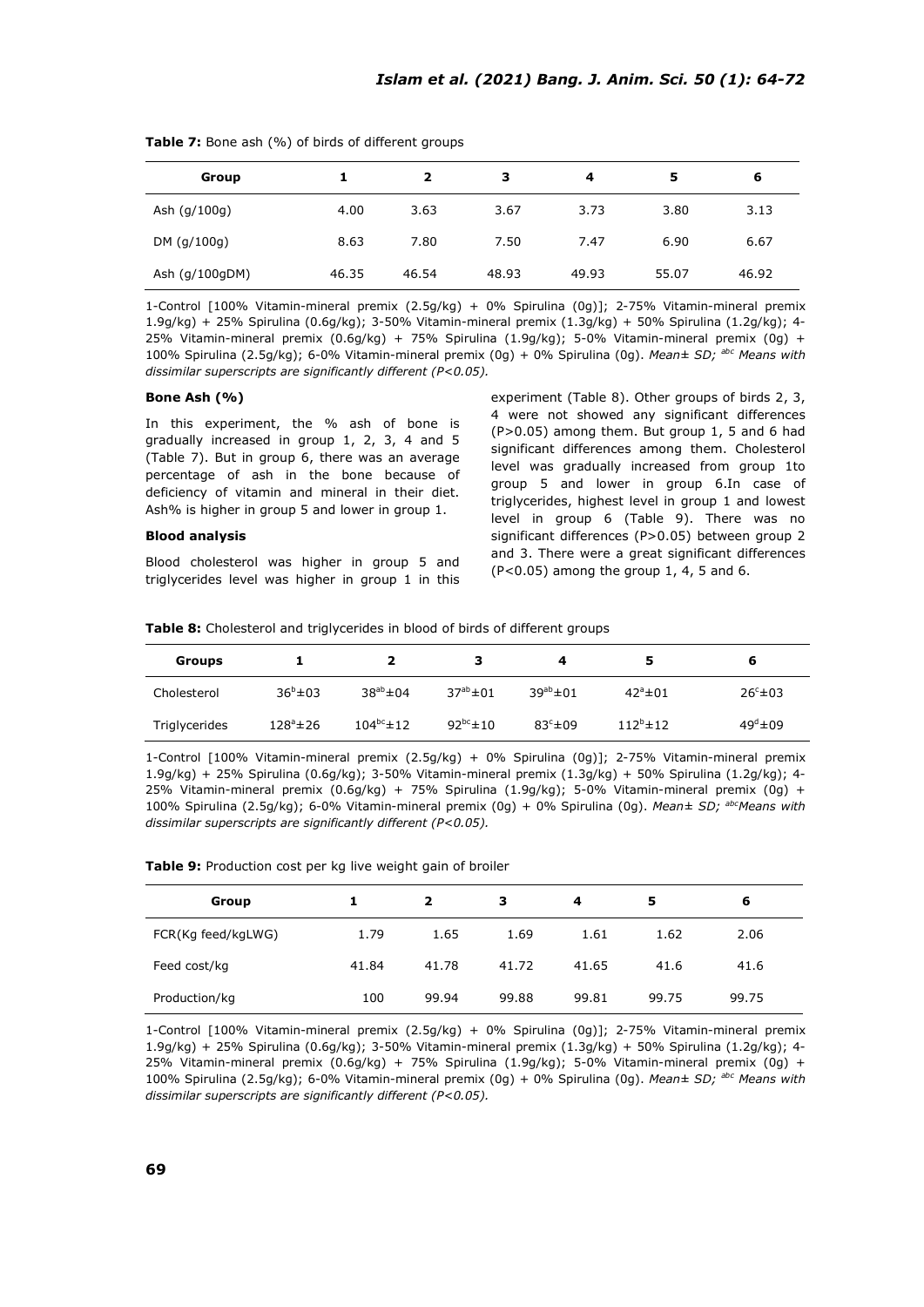#### **Economic analysis of using** *Spirulina*

Production cost was calculated by considering cost of feed (Table 9). The cost per kilogram feed was lowest in group 5 and 6 than control. Production cost per kilogram live weight of broiler was lowest (P<0.05) in group 5 (100% *Spirulina*) followed by group 4, 3, 2 and control.

### **Discussion**

### **Growth performance of birds**

The result obtained in the present study revealed that, dietary Spirulina can compensate the performance of broiler by eliminating vitaminmineral premix level in diet. The probable reason may be the Spirulina in broiler diets could improve palatability, lack of toxicity and easy digestion, antioxidant actions, hypocholesterolemic, anticancer, immunostimulant, antiviral properties which give better performance and recover the deficiency of vitamin-mineral premix (Rodriguez-Hernández *et al.,* 2001; Derner*et al*., 2006; Colla*et al.,* 2007). Other studies that replaced groundnut cake (Saxena*et al.,* 1983) or fishmeal (Venkataraman*et al.*, 1994) with Spirulina in chicken diets found no variation in growth. Research has shown that vitamin-mineral premixes are normally not required when Spirulina has been included in the feed (Venkataraman*et al*., 1994). On the other hand, the negative control group (6) had no vitaminmineral premix or Spirulina in the diet. As a result; the dietary Spirulina group shows a higher significant difference (P<0.05) from negative control group in the live weight of broilers.

It has been shown that dietary Spirulina levels of 50-100 g/kg of feed ration will maintain typical growth rates, levels exceeding 200 g/kg will bring about declined growth rates (Toyomizu*et al*., 2001). In this experiment, replacement of vitamin-mineral premix with Spirulina has a positive effect on body weight and body weight gain of broilers. Dietary Spirulina has been associated with greater cost efficiency in chicken production. Venkataraman*et al*., 1994 found that vitamin-mineral premixes normally added to chicken feed rations can be omitted when Spirulina is included, due to its nutrient-rich composition. Saxena*et al*., 1983 found that body weights of chicks fed Spirulinalevels of 11.1 and 16.6% of diet were not different from the control group, receiving groundnut cake.

Chickens receiving dietary Spirulina have been found to be of better health than their unsupplemented counterparts (Venkataraman*et al*., 1994). At the inclusion rate of 12%, broilers showed slower growth in comparison with those fed 0, 1.5, 3.0, or 6.0% algae. Toyomizu*et al. (*2001) fed broilers with up to 8% *Spirulina* sp. and reported no differences in their body weight, liver weight, abdominal fat, or kidney weight at 16 d of age. This is due to increased functionality of macrophage and overall mononuclear phagocyte system indicative of enhanced disease resistance with increased dietary Spirulina levels in chickens (Qureshi *et al*., 1996; Al-Batshan*et al.,* 2001).

In the present study, feed intake of broilers in different groups was significantly increased. This is might be due to incase of low energy, because feed intake was more to recover the energy requirements. Ross and Dominy (1990) supplemented diets for broiler chickens with up to 20% blue-green algae, and found the 3 week-old broilers experienced depressed growth when algae inclusion levels were higher than 10%.

As mentioned above, the feed conversion ratio is related with feed intake and live weight gain in all groups of birds. In group 1, 2, 3, 4 and 5, birds received the proper nutrients available in their diet. So, the feed intake of these groups are good and the FCR were not significantly different (P>0.05). But in group 6, birds were deficient in their needed vitamins and minerals, so their feed intake was more to recover the nutrient requirements. So, their FCR was higher than other group though there were no significant difference among them (P>0.05). Kharde*et al.,* 2012 and Shanmugapriya*et al.*, 2015 reported that feed conversion ratio improved by the dietary inclusion of the Spirulina as compared to the control. Baojiang (1994) reported that Spirulina is good for the beneficial intestinal flora which also helps in the effective utilization of feed and easy conversion of feed to animal protein by the broiler. But when 100% Spirulina was added with feed for the replacement of total synthetic vitamin-mineral premix and that was also supported by the result of the experiment conducted by Toyomizu*et al.* (2001) that increase the addition Spirulina in feed will depress the production and feed conversion ratio.

With increasing the level of Spirulina in broiler diet, ash% was increased and the best result was obtained when supply the 100% Spirulina.

## **Blood profile**

In the present study, both the level of cholesterol and triglycerides of blood were lower in group 6.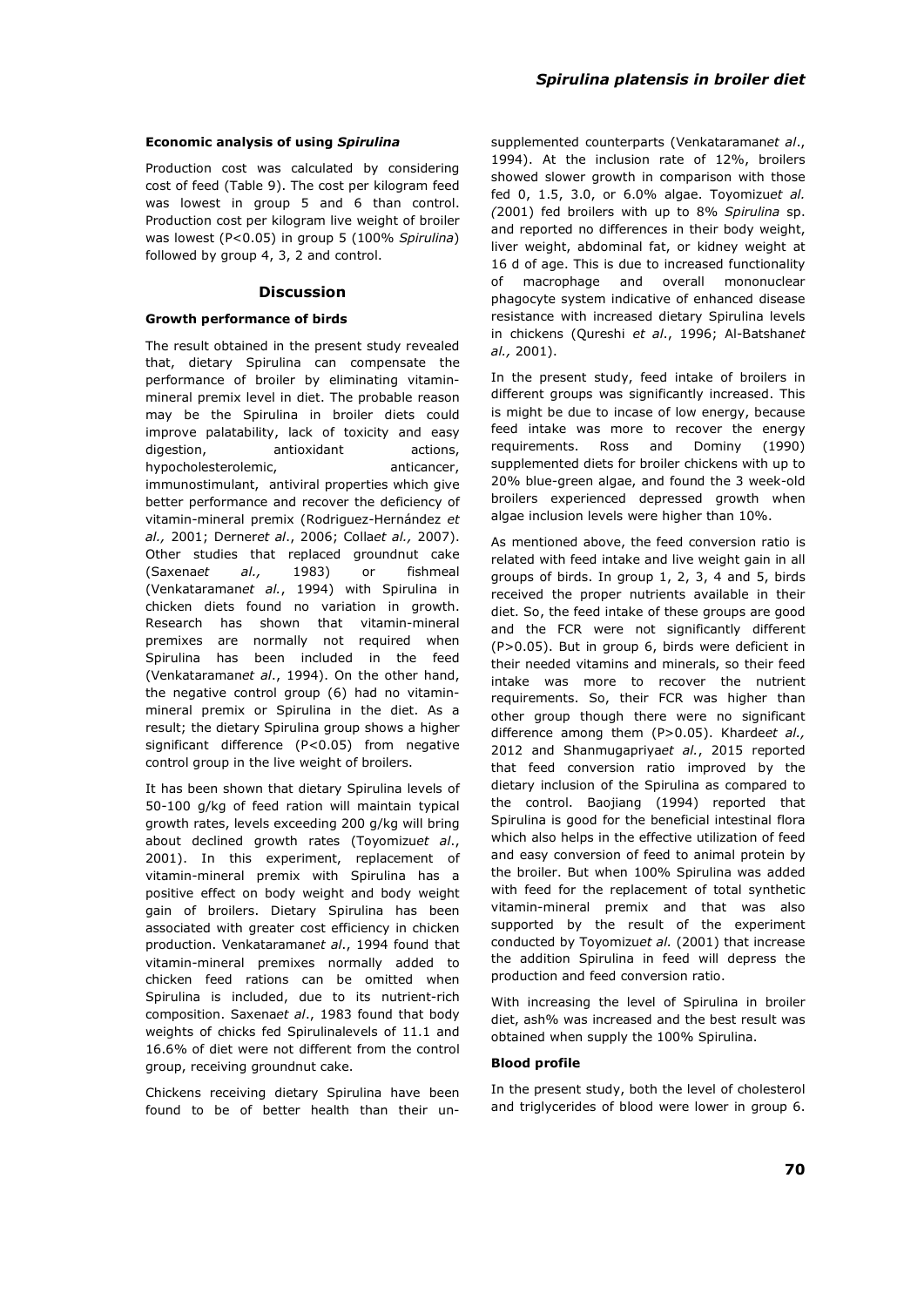So, it could be assumed that Spirulina can provide adequate amount of cholesterol and triglycerides in blood of the birds in the Spirulina treated groups. On the other hand, Torres *et al.* (1998) and Fong*et al.* (2000) reported that a significant reduction of triglycerides and cholesterol concentrations for rats or mice fed Spirulina diets. Tsuchihashi*et al.* (1987) and Mariey*et al.* (2012) also reported that the significant reduction in plasma cholesterol of broiler chickens fed dietary spirulina could be attributed to reducing the absorption and/or synthesis of cholesterol in the gastro-intestinal tract by Spirulina supplementation that increase Lactobacillus population. Further research is needed for the confirmation about the feasibility of Spirulina to recommend in diets of different poultry species.

## **Economic analysis of using Spirulina**

Production cost per kilogram live weight of broiler was lowest (P<0.05) in group 5 (100% *Spirulina*) compared to other groups 4, 3, 2 and control. Qureshi *et al. (*1996) found improved chicken health with low dietary Spirulina levels of 10 g/kg in the ration, indicating greater production cost efficiency.

## **Conclusion**

From the above discussion, it is clear that the diet which contains no vitamin-mineral premix might be compensated by the addition of 100% Spirulina as an efficient alternative organic source of vitamin-mineral for the supplementation in broiler diet to produce natural organic products. Moreover, Spirulina enhances to increase feed intake without toxicity. Further research is needed for the confirmation about of economic and feasibility to recommend in diets of different poultry species.

## **Acknowledgements**

Authors deeply acknowledge the Bangladesh Agricultural Research Council, Dhaka, Bangladesh for financial support to conduct the research.

### **Conflict of interest**

The authors would like to declare that there is no conflict of interest.

### **References**

Al-Batshan HA, SI AL-Mufarrej, AA Al-Homaidan and MAQureshi (2001). Enhancement of chicken macrophage phagocytic function and nitrite produvtion by dietary *Spirulina Platensis*.

*Immunopharmocology and Immunotoxicology* 23:281-289.

- AOAC (1990). Official Method of Analysis (15<sup>th</sup> Edt). *Association of Official Analytical Chemists*. Washington D. C., U.S.A.
- Baojiang G (1994). Study on effect and mechanism of polysaccharides on *Spirulina platensis* on body immune functions improvement. *Second Asia- Pacific Conference on Algal Biotechnology* 24: 25-27.Prebiotic competence of *spirulina* on the production performance of broiler chickens.
- Belay A, T Kato and Y Ota (1996). Spirulina (*Arthrospira*): Potential application as an animal feed supplement*. Journal of Applied Phycology* 8: 303–311.
- Colla LM, EB Furlong and JAV Costa (2007). Antioxidant properties of Spirulina (*Arthrospira platensis*) cultivated under different temperatures and nitrogen regimes. *Brazilian Archives of Biology and Technology* 50: 161- 167.
- Derner RB, S Ohse and M Villela (2006).Microalgas, produtos e aplicações.*Ciência Rural* 36:1959- 1967.
- Fong B, M Cheung and M Lee (2000). Effect of dietary *Spirulina* on plasma cholesterol and triglyceride levels in mice. In: Abstracts. *4th Asia-Pacific Conference on Algal Biotechnology*.pp.150.
- Habib MB, A Parvin, Mashuda, C Huntington, T Hasan and R Mohammad (2008). a review on culture, production and use of spirulina as food for humans and feeds for domestic animals and fish. *Food and Agriculture Organization of The United Nations*. Italy.
- Holman BWB and AEO Malau-Aduli (2012). *Spirulina* as a livestock supplement and animal feed. *Journal of Animal Physiology and Animal Nutrition* 97: 615–623.
- Kelly J, Moorhead and CM Helen (1995).*Spirulina,* Nature's superfood, Illustrated by Sunny pau ole, *Published by Nutrex*,Inc 2nd Printing USA.
- Kharde SD, RN Shirbhate, KB Bahiram and SF Nipane (2012). Effect of *Spirulina* supplementation on growth performance of broilers. *Indian Journal of Veterinary Research*  21: 66-69*.*
- Mariey YAHR, MA Samak and Ibrahem (2012). Effect of using spirulina platensis algae as a feed additive for poultry diets: 1- productive and reproductive performances of local laying hens. *Egyptian Poultry Science* 32 (I): 201-215.
- Qureshi MA (1996). *Spirulina platensis* exposures enhances macrophage phagocytic function in cats. *Immunopharmacology and Immunotoxicology* 18: 457-463.
- Richmond A (1987). Handbook of microalgal culture. *Beckwell,* Oxford.
- Rodriguez-Hernandez A, JLBlé-Castillo and MA Juárez-Oropeza (2001).*Spirulina maxima* prevents fatty liver formation in CD-1 male and